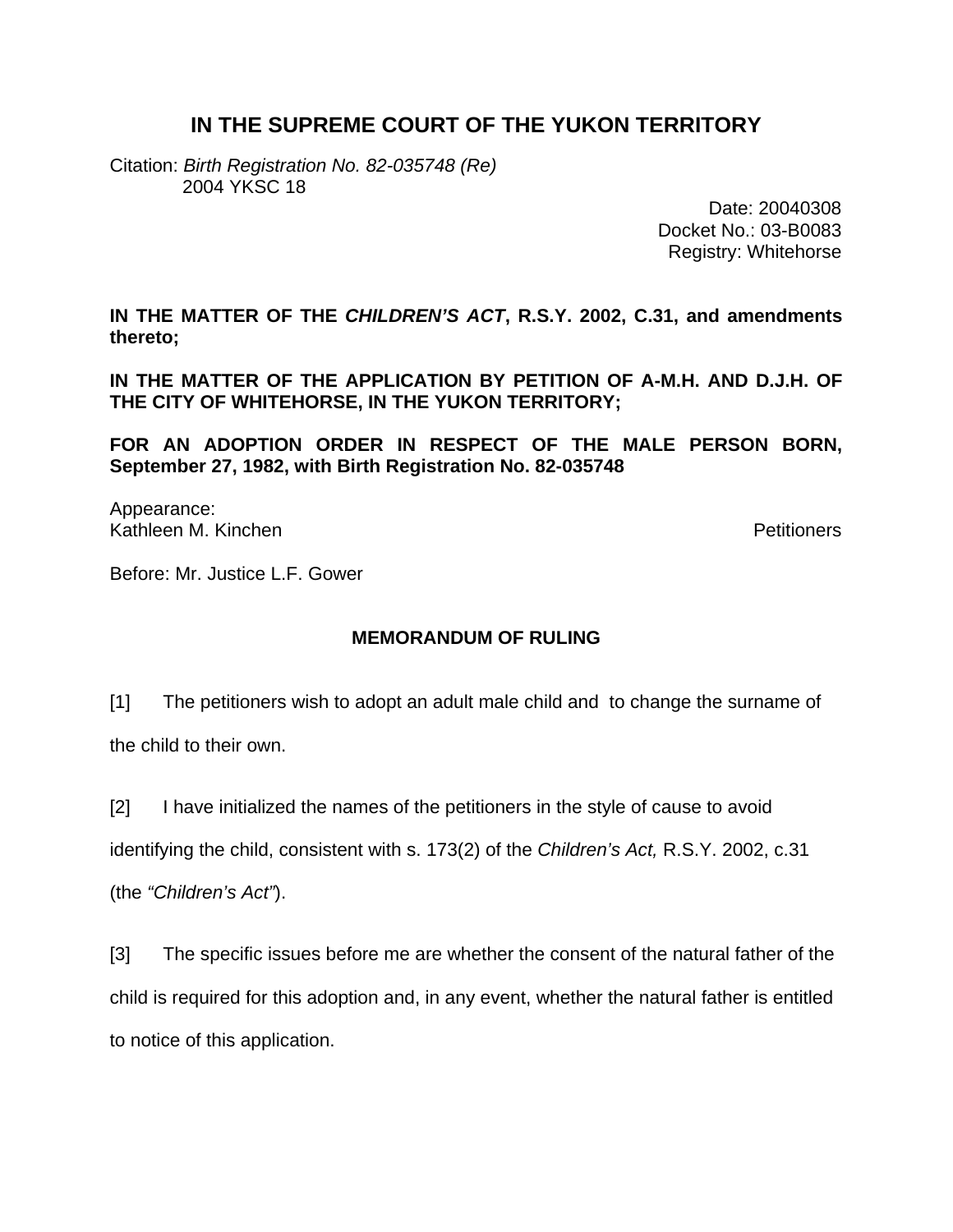[4] The male child was born on September 27, 1982, in the Province of British Columbia. The natural mother, now one of the petitioners, and natural father were divorced in 1988. The mother was granted sole custody of the child, who has since remained in her care.

[5] The mother alleged that the natural father was physically abusive towards her and the child and also sexually abusive towards the child during the marriage. As a result, the divorce court ordered supervised access for the natural father. Over the next four years the natural father exercised access on only two occasions.

[6] The mother married the co-petitioner in 1992 and moved to Whitehorse. Since then, the natural father has made no attempt to contact the child. However, he did continue to pay child support until the child turned 19 years of age.

[7] Both the mother and the child are concerned that if notice of this proposed adoption is provided to the natural father, he may retaliate against them in some way and generally cause difficulties. One of the reasons for the mother's fear in that regard is that, when she moved to Whitehorse in 1992, she wrote to the natural father asking for his consent to change the child's last name to her maiden name. Apparently, the natural father refused to consent and advised her that he intended to reopen the issue of the alleged sexual abuse by insisting that the child be tested by a psychologist. The mother retained counsel and agreed to a psychological assessment, providing that the natural father paid the associated costs. However, the natural father has not been in further contact with either the mother or the child since then.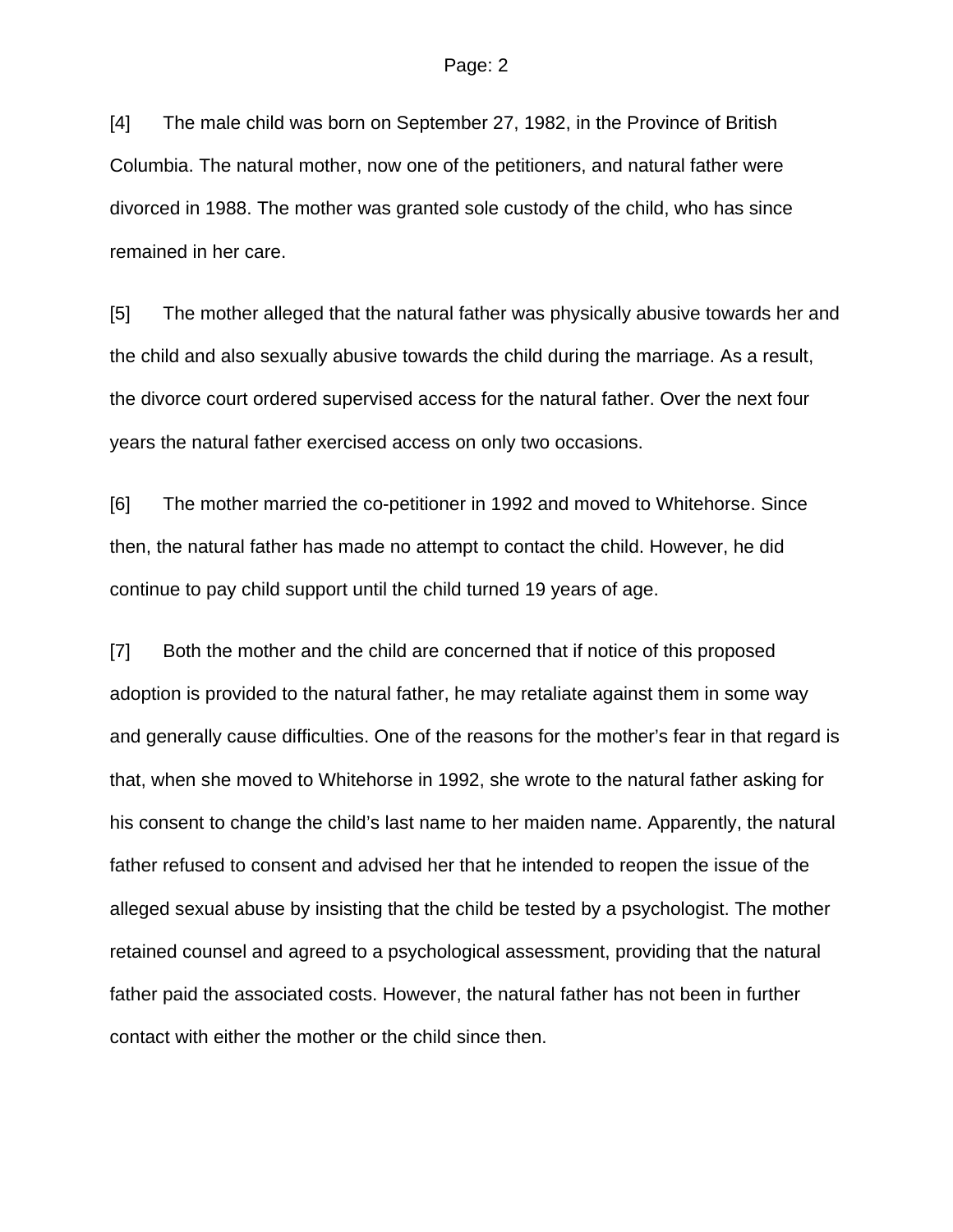## Page: 3

[8] This application is brought pursuant to the *Children's Act*. Part 3 of that *Act* deals with adoptions, but not specifically with adult adoptions. "Child" is not defined by the *Act*. Two possible interpretations arise from the ordinary meaning of the word. The first would be a classification of a person based upon their age, such that anyone under the age of majority would be considered a child. The second interpretation would be to reflect the relationship between the parent and the child, regardless of the child's age. The *Children's Act* appears to use "child" in both senses. For example, sections 81 and 82 appear to use the word as though it were a synonym for "minor", whereas s. 101(1) appears to use the word in its relationship context.

[9] With that in mind, I will address the issue of consent by the natural father. Section 83(3) requires the consent of the "child's parents" if the child is under the age of majority, but is silent for a prospective adoptee over the age of majority. I interpret this to mean that parental consent is not required for persons over the age of majority. If such consent was required, one would expect the legislation to have expressly said so.

[10] The remaining issue is whether the natural father is entitled to notice of this application for adoption. I raised this issue with counsel for the petitioners and she provided the court with the case of *Birth Registration No. 74-09-024793 (Re), [1994] B.C.J. No 594*, a decision of Master McCallum of the British Columbia Supreme Court. That case was very similar to the current one in that it was also an application to adopt an adult person commenced under Rule 10 of the *Rules of Court.* In British Columbia, although the legislation defined "child" as an unmarried person under the age of 19, the consents of the parents of prospective adult adoptees were not required. However, the court noted that Rule 10(5) [now Rule 10(4)] of the *Rules of Court* is mandatory and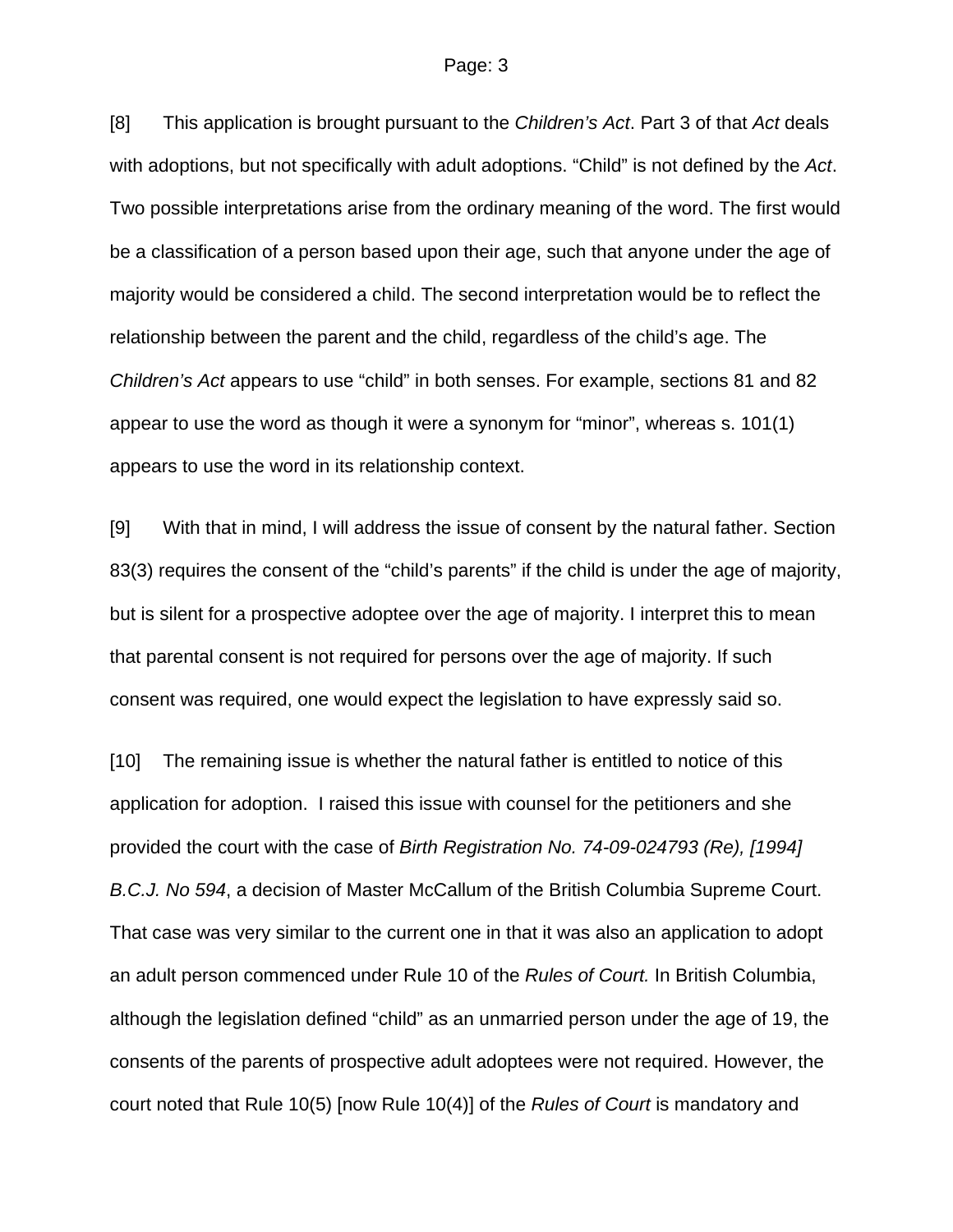## Page: 4

requires service of the petition and copies of all affidavits on all persons whose interests may be affected by the order sought. Master McCallum concluded (at paragraph 16) that natural parents of an adult adoptee do have an interest which may be affected by an adoption:

… it appears to me that the parents of an adult who is the subject of an application for adoption are persons entitled to notice. They have legal rights which are limited but do exist. The adoption order will irrevocably alter the parents [as written] legal position and they ought to have the opportunity to be heard before such an order is made.

*Ontario Birth Registration No. 66-05-035455 (Re),* [1993] B.C.J. No. 1350 (B.C.S.S.)

comes to the same conclusion.

[11] In any event, the requirement of notice to an interested party is an elementary principle of natural justice: *Children's Aid Society of Toronto v. Lyttle,* [1973] S.C.R. 568 (S.C.C.); *Walters v. Phillips,* [1955] 3.D.L.R. 840 (Man. C.A.).

[12] The need for notice to such parents is not vitiated by the fact that s. 92(2) of the *Children's Act* states that the natural parents of an adult adoptee are not among those persons who have a right to be present at the adoption proceedings (since their consent is not required). Section 92(3) allows the court to permit other people to be present at such proceedings, *including* the natural parents of an adult adoptee. Notice provides such parents with an opportunity to seek the court's permission to be present and voice their opinion on the adoption.